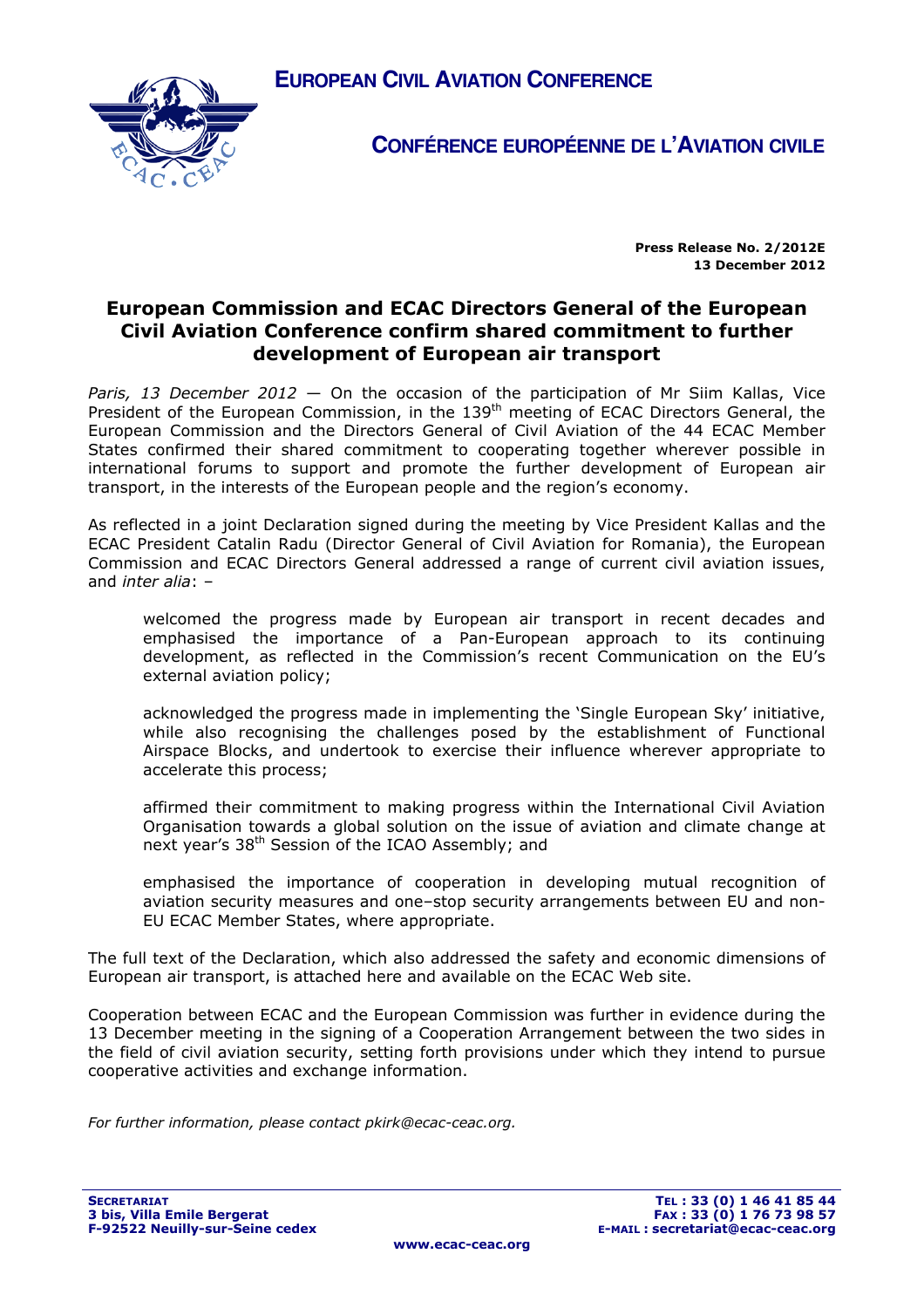#### *NOTE TO EDITORS*

The European Civil Aviation Conference brings together the widest grouping of States of any European organisation dealing with civil aviation, being currently composed of 44 Member States (see list below). Based in Paris, ECAC has since 1955 promoted the continued development of a safe, efficient and sustainable European air transport system. In so doing, it seeks to harmonise civil aviation policies and practices amongst its Member States, and to promote understanding on policy matters between its Member States and other regions of the world. A policy statement on "ECAC's Strategy for the Future" can be found on the ECAC Web site.

*ECAC's Member States are: Albania, Armenia, Austria, Azerbaijan, Belgium, Bosnia and Herzegovina, Bulgaria, Croatia, Cyprus, Czech Republic, Denmark, Estonia, Finland, France, Georgia, Germany, Greece, Hungary, Iceland, Ireland, Italy, Latvia, Lithuania, Luxembourg, Malta, Moldova, Monaco, Montenegro, Netherlands, Norway, Poland, Portugal, Romania, San Marino, Serbia, Slovakia, Slovenia, Spain, Sweden, Switzerland, The former Yugoslav Republic of Macedonia, Turkey, Ukraine, and the United Kingdom.* 

 $-$  END  $-$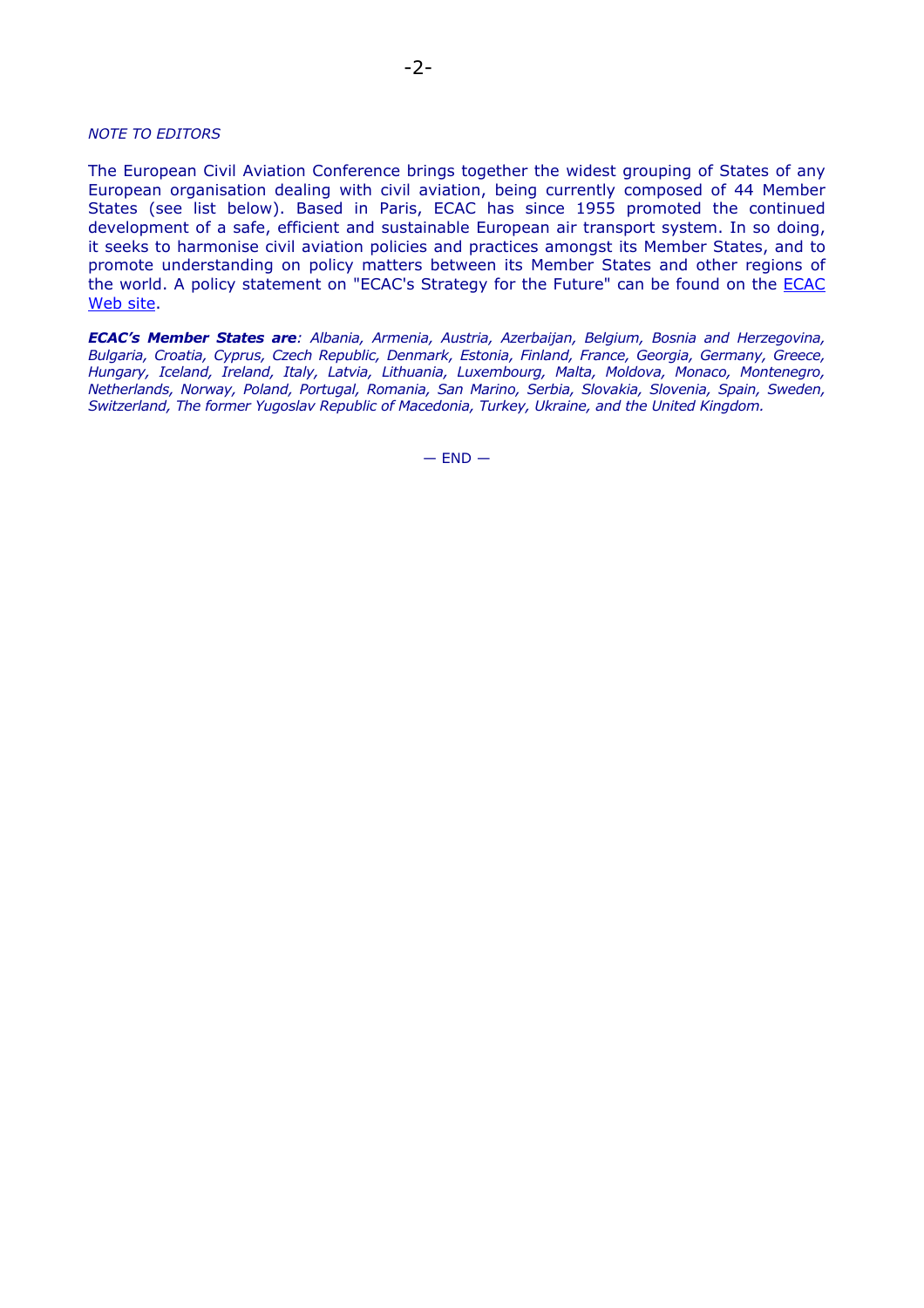



### **Declaration of the European Commission and the Directors General of ECAC on the occasion of the visit of the Vice President of the European Commission Mr. Siim Kallas to DGCA/139 on 13 December 2012**

The Directors General of the Civil Aviation of the Member States of the European Civil Aviation Conference, meeting in Paris on 13 December 2012, welcomed the visit of the Vice President of the European Commission, Mr. Siim Kallas.

The European Commission and the Directors General of ECAC:

- a) underlined the need to continue to pursue the development of a safe, secure and sustainable European air transport sector, as a fundamental pillar of European societal and economic progress;
- b) welcomed the progress made by European air transport in recent decades and emphasised the importance of a Pan-European approach to its continuing development, for the benefit of European citizens and the region's industry stakeholders;
- c) welcomed the Pan-European dimension of the Commission's recent Communication "The EU's external aviation policy – addressing future challenges";
- d) agreed to present European proposals at the 2013 ICAO Air Transport Conference and to seek global action on a number of current challenges including achieving open and fair competition and the liberalisation of market access and of air carrier ownership and control;
- e) acknowledged the progress made in implementation of the Single European Sky initiative, and in particular the establishment of the Network Manager within EUROCONTROL, while recognising at the same time the challenges in the establishment of the Functional Airspace Blocks; undertook to exercise their influence wherever appropriate to accelerate the process, in order to secure the full benefits of this initiative as soon as possible;
- f) acknowledged the benefit to safety brought by the European Aviation Safety Agency, and urged the Agency to continue to take systematically